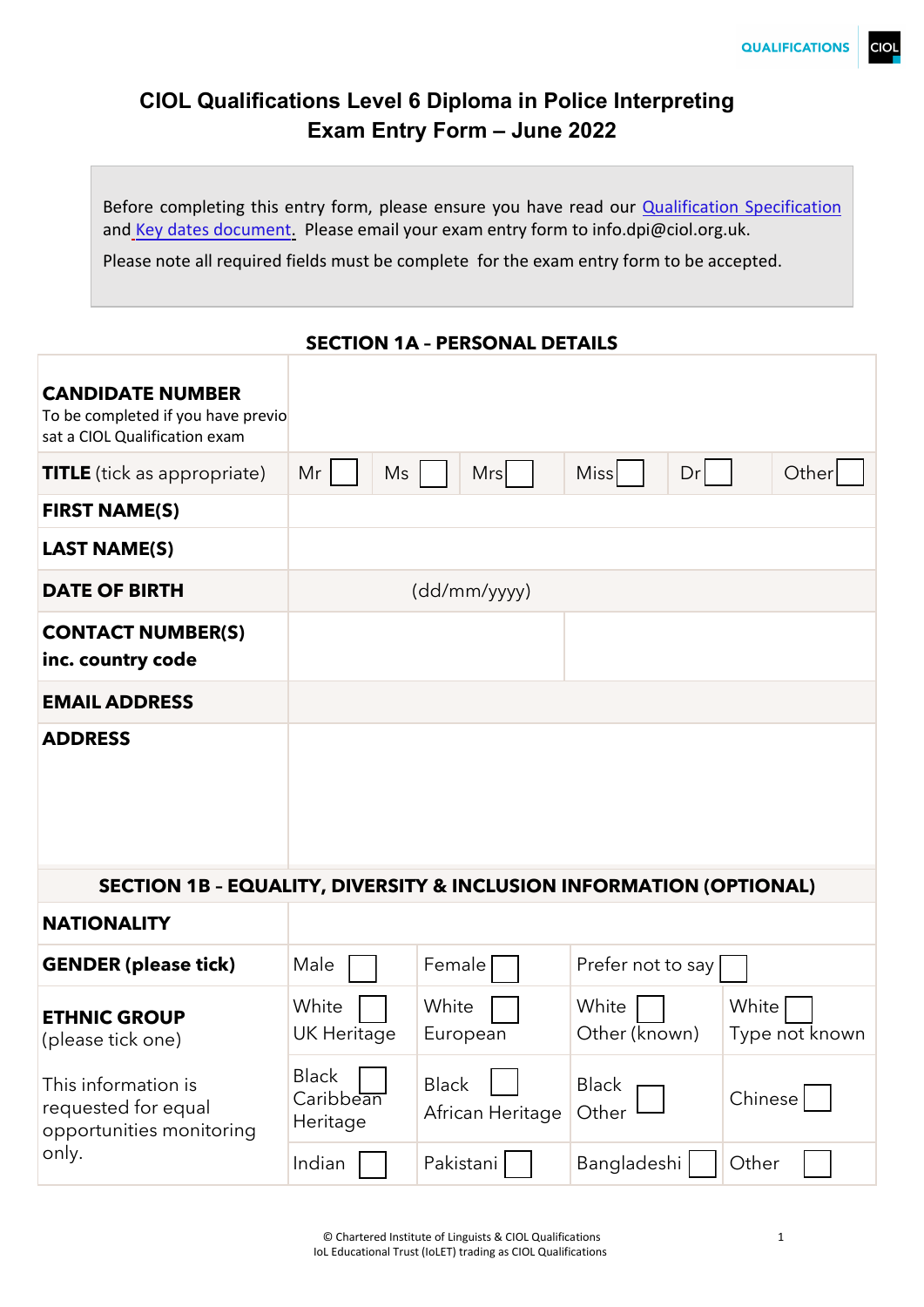## **SECTION 2 – EXAM DETAILS**

| DPI language selection - Please tick one only: |                  |                              |            |  |  |  |
|------------------------------------------------|------------------|------------------------------|------------|--|--|--|
| Albanian                                       | German           | Panjabi (Indian)             | Swahili    |  |  |  |
| Arabic (MSA)                                   | Greek            | Panjabi (Pakistani)          | Tagalog    |  |  |  |
| Bengali                                        | Gujarati         | Pashto                       | Tamil      |  |  |  |
| Bengali<br>(Sylheti)                           | Hungarian        | Polish                       | Thai       |  |  |  |
| <b>Bulgarian</b>                               | Italian          | Portuguese<br>(European)     | Tigrinya   |  |  |  |
| Cantonese                                      | Japanese         | Portuguese<br>(Brazilian)    | Turkish    |  |  |  |
| Croatian                                       | Korean           | Romanian                     | Ukrainian  |  |  |  |
| Czech                                          | Kurdish (Sorani) | Russian                      | Urdu       |  |  |  |
| Dari                                           | Latvian          | Serbian (Cyrillic<br>Script) | Vietnamese |  |  |  |
| Dutch                                          | Lithuanian       | Slovak                       |            |  |  |  |
| Farsi                                          | Mandarin         | Somali                       |            |  |  |  |
| French                                         | Nepalese         | Spanish                      |            |  |  |  |

| Unit(s) selection - Please tick all the units you would like to sit: |         |         |         |         |
|----------------------------------------------------------------------|---------|---------|---------|---------|
| $ $ Unit 01                                                          | Unit 02 | Unit 03 | Unit 04 | Unit 05 |

#### **SECTION 3 – REASONABLE ADJUSTMENTS**

| Do you require Reasonable<br><b>Adjustments under the Equali</b><br>Act 2010?                                                                                             |     | Yes   If yes, please complete the Reasonable Adjustment form and forward it to<br>CIOLQ Virtual Centre with your Exam Entry application form.                                                                                                                                   |
|---------------------------------------------------------------------------------------------------------------------------------------------------------------------------|-----|---------------------------------------------------------------------------------------------------------------------------------------------------------------------------------------------------------------------------------------------------------------------------------|
| (Please tick as applicable)<br>Reasonable Adjustments must be requested<br>for <b>each exam</b> - Reasonable Adjustments<br>cannot be carried forward from previous years | No. | To view our Reasonable Adjustment policy please click here.<br>In order to request Reasonable Adjustments, you will need to provide<br>medical evidence issued within the last six months. This Exam Entry<br>will only be accepted and processed if this section is completed. |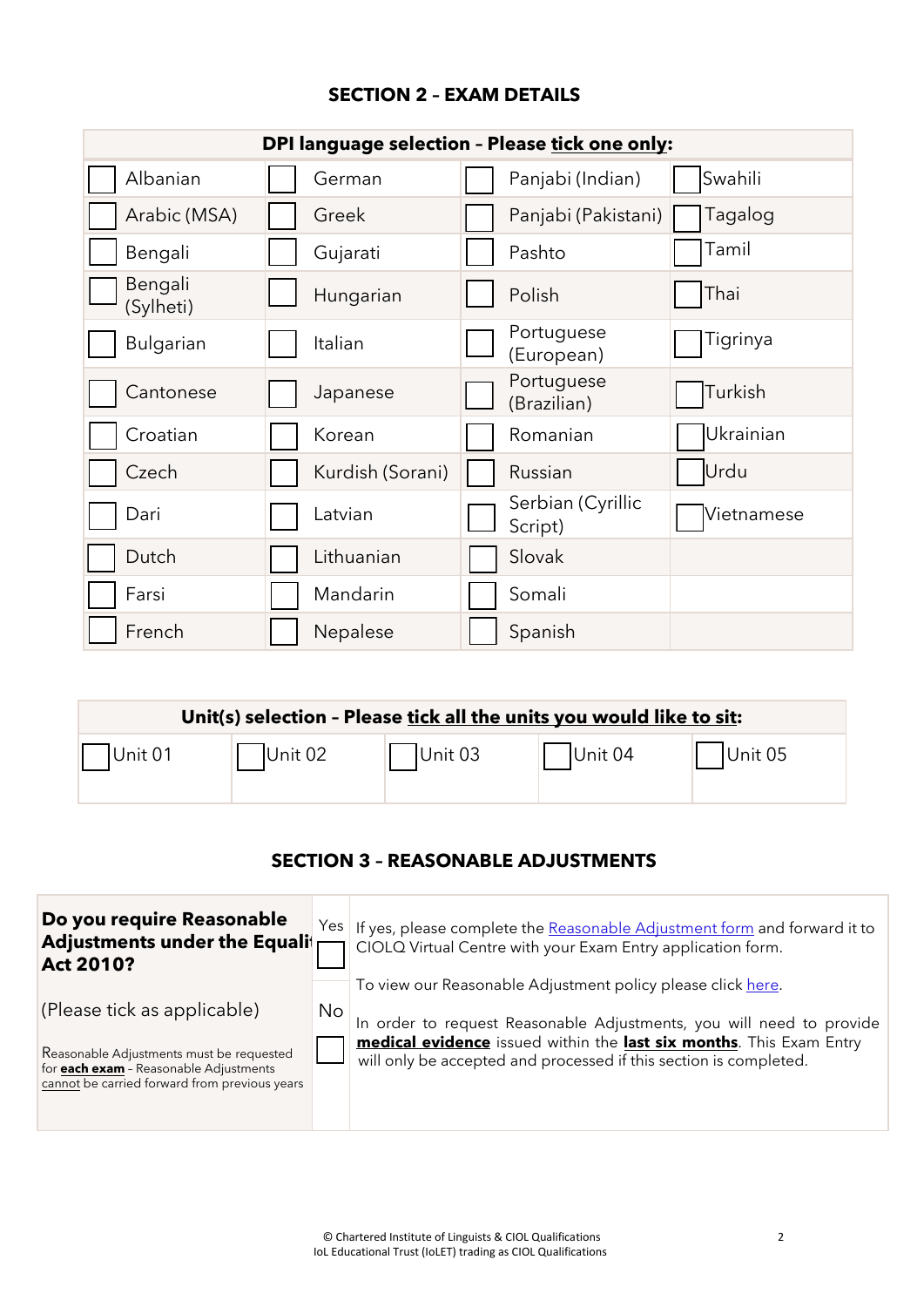## **SECTION 4A – PAYMENT INFORMATION**

#### **1 - Exam Fees**

| All five units* | £675.00 |  |
|-----------------|---------|--|
| Unit 05         | £195.00 |  |
| Unit 04         | £260.00 |  |
| Unit 03         | £195.00 |  |
| Unit 02         | £195.00 |  |
| Unit 01         | £240.00 |  |

\*Exam Fees are capped at £675.00 – if the total cost of the units you are sitting exceeds this amount the maximum payment is still £675.00.

## **2 - CIOLQ Virtual Centre Fee**

| Unit 01                                                    | £60.00  |
|------------------------------------------------------------|---------|
| Unit 02 and/or 03                                          | £60.00  |
| Unit 04 and/ or $5$                                        | £60.00  |
| <b>Full CIOLQ Virtual Centre Fee</b><br>(All five units) * | £180.00 |

\* All assessments conducted via the CIOLQ Virtual Centre are online only using our online delivery platform or Microsoft Teams. There is no longer the option to take face to face assessments. Please note to register two fees are payable by all candidates (1 - Exam Fees plus 2 - CIOLQ Virtual Centre Fee). We are unable to process applications received with incomplete fees.

#### **SECTION 4B – PAYMENT METHOD**

|                                                                   | <b>Bank Transfer (BACS)</b>                                                                                                                                                                                                                  | Payment reference:                                                                               |
|-------------------------------------------------------------------|----------------------------------------------------------------------------------------------------------------------------------------------------------------------------------------------------------------------------------------------|--------------------------------------------------------------------------------------------------|
| I wish to make<br>payment via:<br>(Please tick as<br>appropriate) | <b>Account name: loL</b><br><b>Educational Trust</b><br><b>Bank name: Royal Bank of</b><br>Scotland<br><b>Sort code: 16-00-15</b><br><b>Account no: 23122157</b><br>Swift Code (BIC): RBOSGB2L<br><b>IBAN no: GB58RBOS</b><br>16001523122157 |                                                                                                  |
|                                                                   | Credit/debit card                                                                                                                                                                                                                            | Select this option and a member of the Client<br>Services Team will email a secure payment link. |